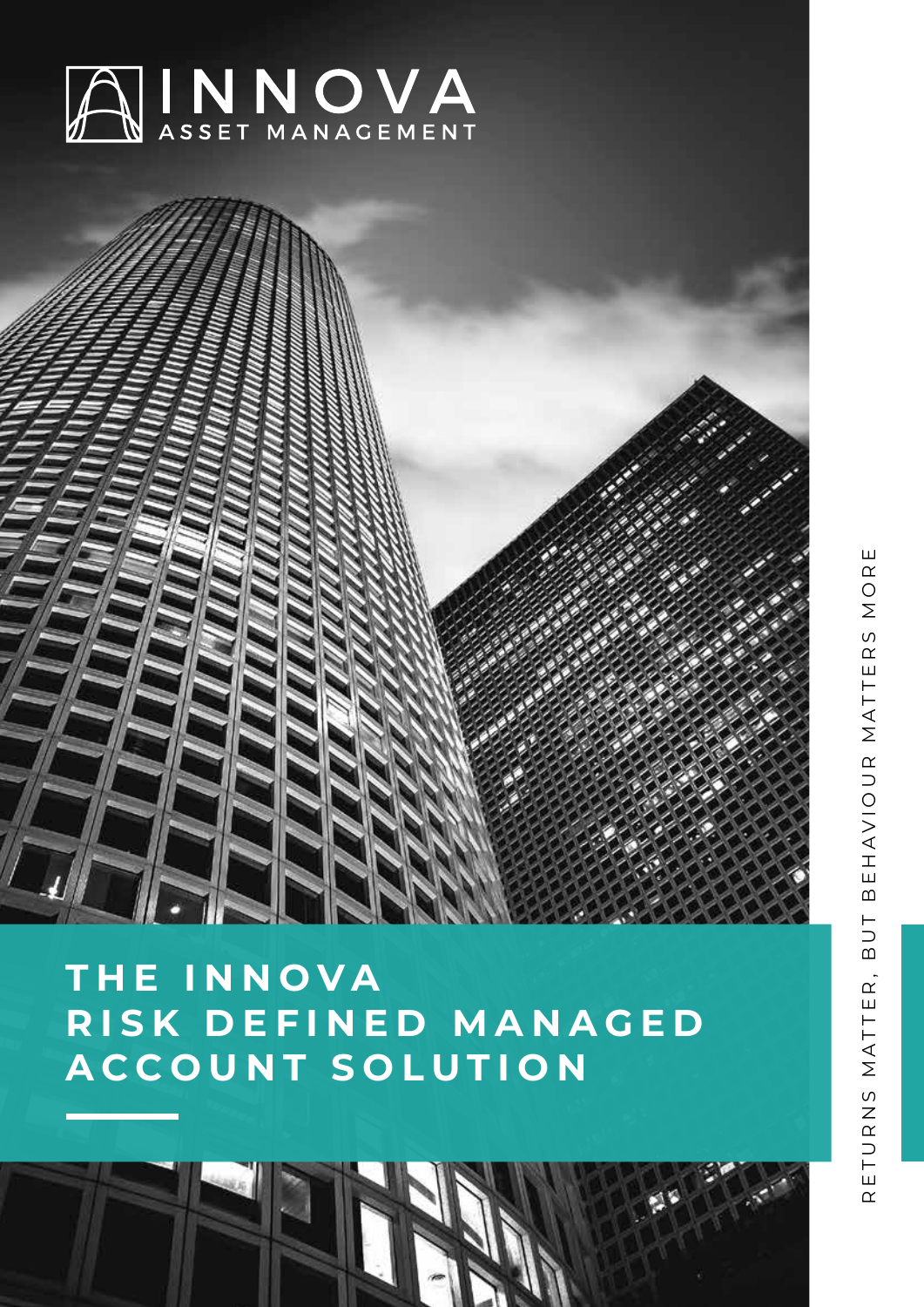# **CONTENTS**

| 01. INTRODUCTION TO INNOVA ASSET MANAGEMENT                             | 03  |
|-------------------------------------------------------------------------|-----|
| 02. THE INNOVA RISK DEFINED PORTFOLIO SERIES                            | 04  |
| 03. HOW INNOVA MANAGES RISK WITHIN<br>THE RISK DEFINED PORTFOLIO SERIES | 06  |
| 04. INNOVA'S PROPRIETARY RISK MANAGEMENT<br>FRAMEWORK                   | 08  |
| 05. THE BENEFITS OF A MANAGED ACCOUNT                                   | 09. |
| 06. INTRODUCTION TO OUR PLATFORM PARTNERS                               | າດ  |

**2** RISK DEFINED MANAGED ACCOUNT SOLUTION INNOVA

Sey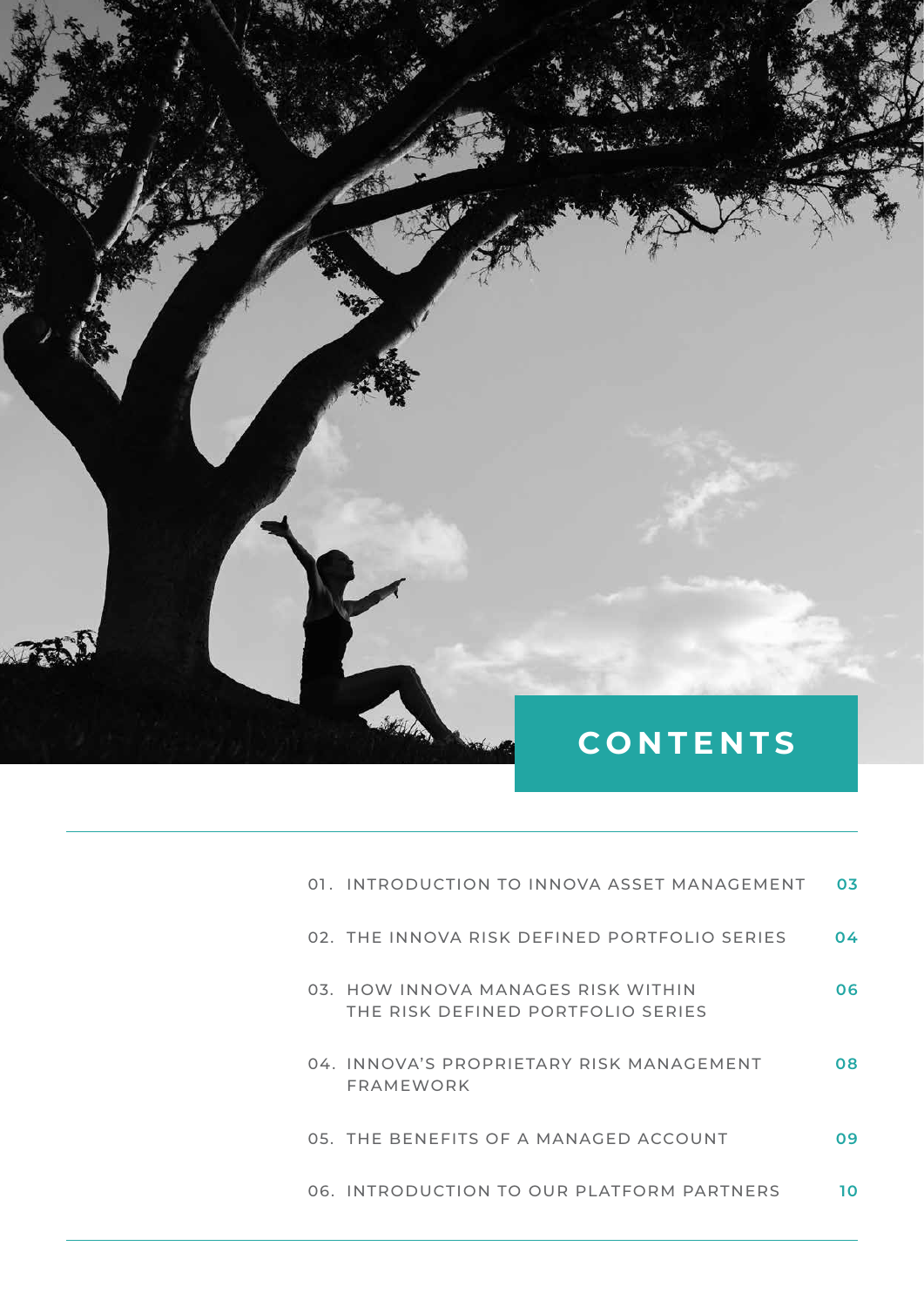## $\Omega$ **INTRODUCTION TO INNOVA ASSET MANAGEMENT**

Innova was founded on the principles of providing robust and research-intensive insights to help our investors meet their financial goals.

We focus on managing the multi-faceted nature of investment risk and have built our proprietary

risk management framework based on rigorous academic research. Our successful history of navigating global markets through a rules-based approach means your business can have confidence navigating all market conditions.

### **BENEFITS OF PARTNERING WITH INNOVA:**



An experienced investment team with institutional investment capabilities and a proven track record in risk management.

Flexibility: advisers can take advantage of Innova's portfolios as part of a 'core' or 'satellite' approach for clients.



Multi-Faceted Approach to Risk: Innova's proprietary risk modelling ensures that portfolio construction is robust, and the main drivers of risk are managed effectively.



Goals-Based Advice Framework: offering an end-to-end solution utilising a goals-based framework that can be customised to the needs of your practice.



Dynamic Asset Allocation: a portfolio management strategy that actively adjusts a portfolio's asset allocation considering market conditions to manage risk.



Real Returns: the portfolios aim to give investors a sustainable real rate of return.



Sensible diversification: Innova do not diversify for the sake of diversification. If markets are expensive (and risk is high), then diversification makes sense. If markets are undervalued and risk is low, then Innova will choose to concentrate positions instead.



Customisable adviser & client communication: we have a broad selection of communication pieces that you can have whitelabelled to your practice.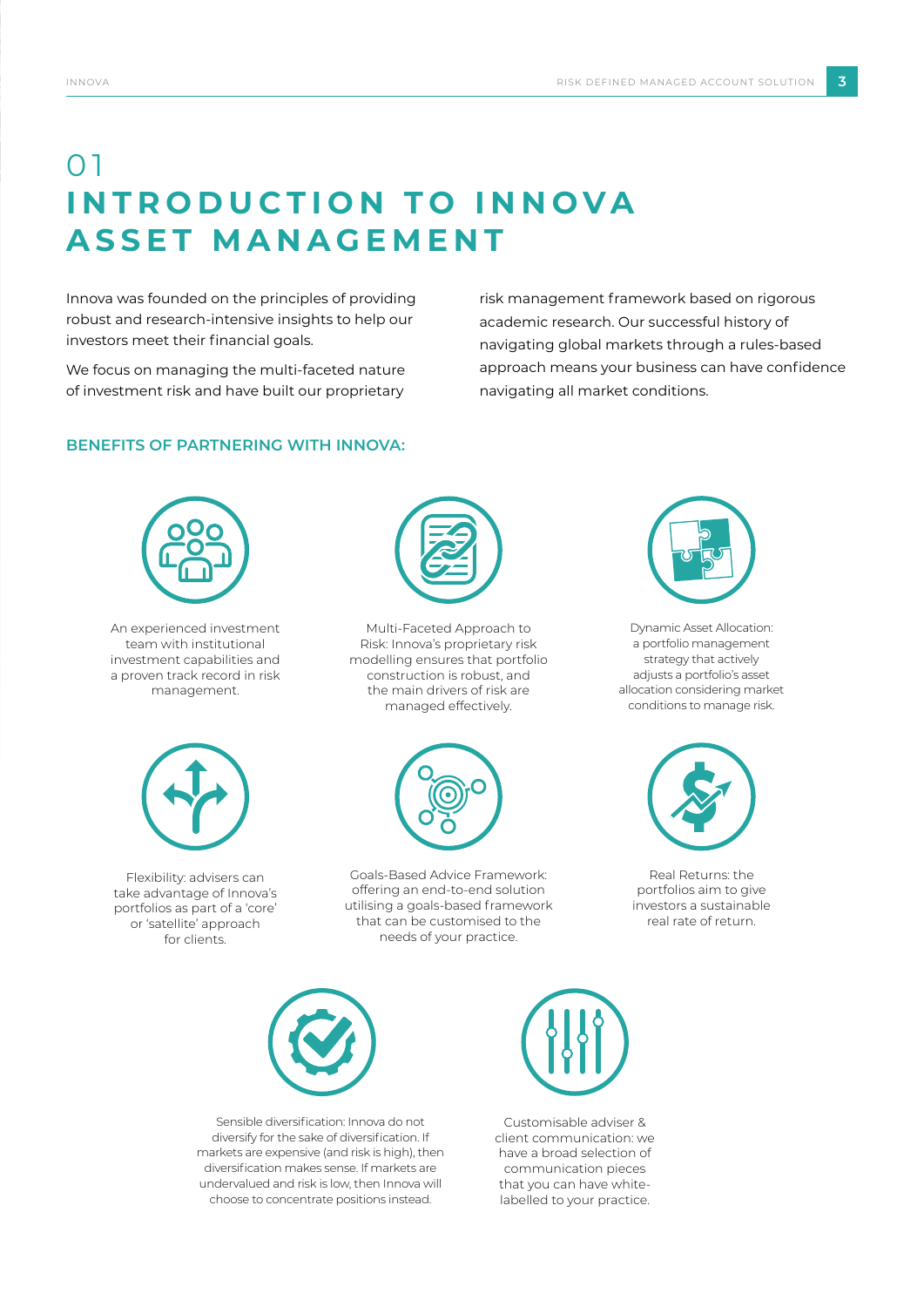### 0 2 **THE INNOVA RISK DEFINED PORTFOLIO SERIES**

In order to make beneficial decisions, we need to understand ourselves. More specifically, we need to understand how we get in our own way. No matter how investment savvy one might be, our behaviours are influenced by a variety of internal and external forces, from media hype to peer pressure; from our memories of past events to our dreams for the future.

These behavioural forces are usually subconscious and typically cannot be educated away, therefore, Innova have developed portfolio options that are designed to work with investor behaviour, rather than against it.

To understand the rationale behind these portfolios, it is important to first understand that we all have a tendency, whether consciously or subconsciously, to separate our wealth into separate categories, or as they've come to be known – "buckets". Each bucket brings with it a different degree of risk that is defined by what you require from that bucket of wealth i.e. your financial goals.

The Innova risk defined portfolios are specifically designed to fund the most common goal buckets seen across investors. The portfolios can also be blended for those goals that may not fit into one bucket. They are referred to as the 'risk defined' series because each portfolio has a series of risk benchmarks that we strictly adhere to.

We use risk benchmarks for these portfolios because most people have a threshold for risk for each goal bucket, however, most of us do not know how to define this. This is because our threshold for risk is usually defined by our subconscious and this can be measured by the level of discomfort we feel if a particular goal bucket declines in value. At the point of peak discomfort, people may choose to switch to cash. Most people don't know what this maximum number actually is until the decline occurs, so we have helped define it for you.

*"The Innova risk defined portfolios are specifically designed to fund the most common goal buckets seen across investors."*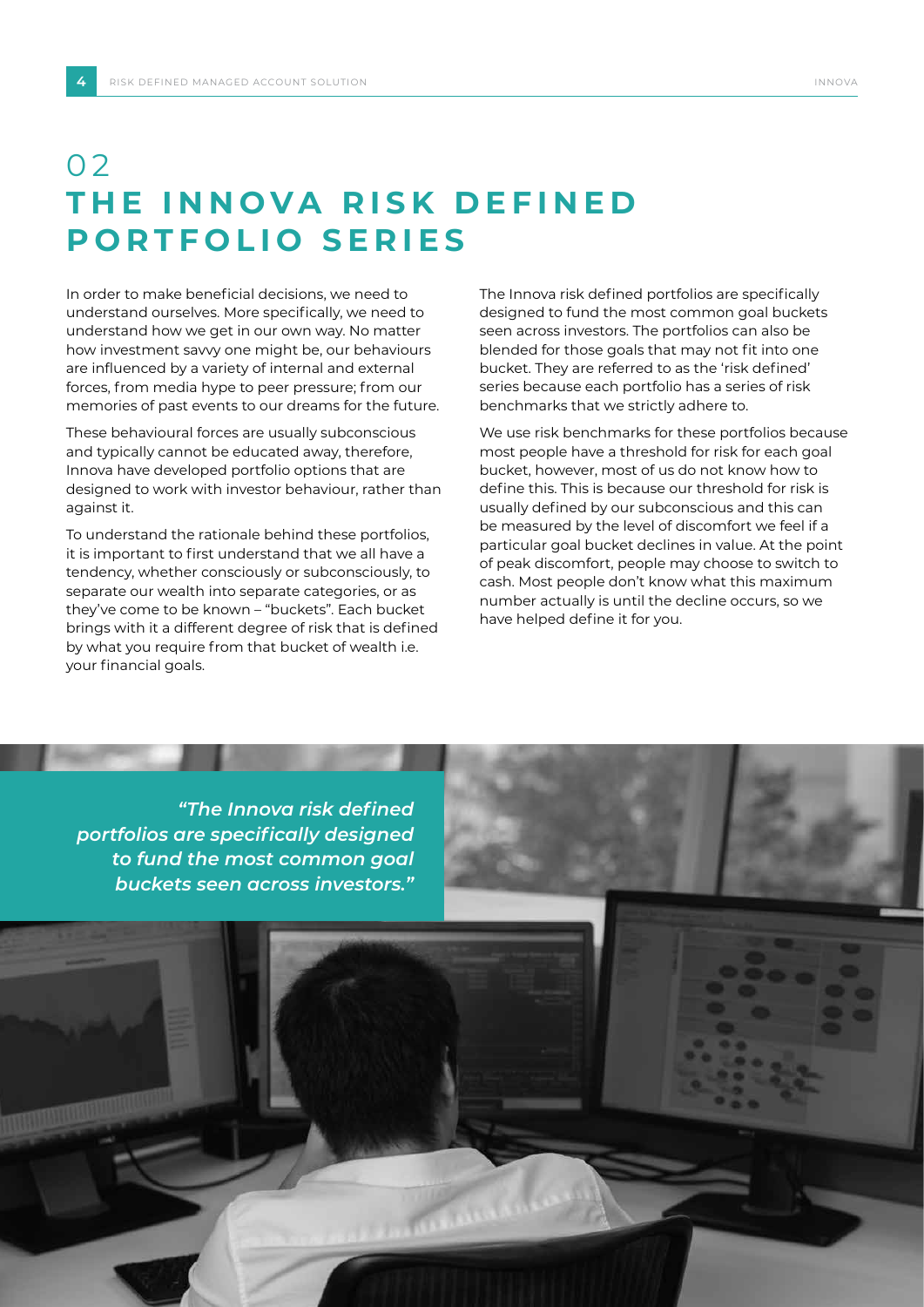



| <u> Life</u> style Preservation<br><b>Benchmarks</b> |                         |  |  |
|------------------------------------------------------|-------------------------|--|--|
| Maximum<br>expected loss                             | $-5%$                   |  |  |
| Average<br>expected loss                             | $-2%$                   |  |  |
| Maximum<br>expected volatility                       | 3%                      |  |  |
| Percentage<br>chance of loss                         | 10%                     |  |  |
| Return Target<br>(after fees)                        | RBA Cash<br>Rate + 1.5% |  |  |

| <b>Wealth Creation</b><br><b>Benchmarks</b> |                       |  |
|---------------------------------------------|-----------------------|--|
| Maximum<br>expected loss                    | $-15%$                |  |
| Average<br>expected loss                    | $-7%$                 |  |
| Maximum<br>expected volatility              | 8%                    |  |
| Percentage<br>chance of loss                | 20%                   |  |
| Return Target<br>(after fees)               | RBA Cash<br>Rate + 3% |  |



| <b>Aspiration</b><br><b>Benchmarks</b> |                       |  |  |
|----------------------------------------|-----------------------|--|--|
| Maximum<br>expected loss               | $-40%$                |  |  |
| Average<br>expected loss               | $-15%$                |  |  |
| Maximum<br>expected volatility         | 15%                   |  |  |
| Percentage<br>chance of loss           | 30%                   |  |  |
| Return Target<br>(after fees)          | RBA Cash<br>Rate + 5% |  |  |

#### **The Innova Lifestyle Preservation Portfolio:**

This portfolio is designed for those goals that would usually make up your 'safety' bucket.

These are the goals that aren't up for negotiation, such as a sustainable retirement income or funds needed to send children to school. As this portfolio is designed for your highest priority goals, that are often shortest in timeframe, this portfolio has a lower degree of risk. The maximum risk benchmarks for this portfolio are designed based on years of experience and evidence-based research to determine the maximum loss that the majority of people could withstand for capital allocated to their safety goal bucket.

#### **The Innova Wealth Creation Portfolio:**

This portfolio is designed for those goals that would usually make up your 'lifestyle' bucket. These are the core goals you may have that require some level of growth, such as building a retirement nest egg, balanced with a tolerable level of capital risk associated with that growth. These goals are longer term in nature but are still considered important. The goals in this bucket can afford a higher degree of risk due to the longer time horizon and because your essential living costs are covered in your lower risk safety bucket. Again, the maximum risk benchmarks for this portfolio are designed based on the maximum loss most people could withstand for any capital allocated to their lifestyle goal bucket.

#### **The Innova Aspiration Portfolio:**

This portfolio is designed for those goals that would usually make up your 'aspiration' bucket. These are your loftier goals such as extended overseas travel, a holiday home or creating a legacy for kids or grandkids. These goals tend to be lower in priority and longest in timeframe. Therefore, market swings are much less of a concern, so you can afford to take more risk with this bucket to prioritise capital growth. We have therefore set the risk benchmarks for this portfolio to reflect the maximum capital loss most people could withstand for those longer term/ aspirational goals.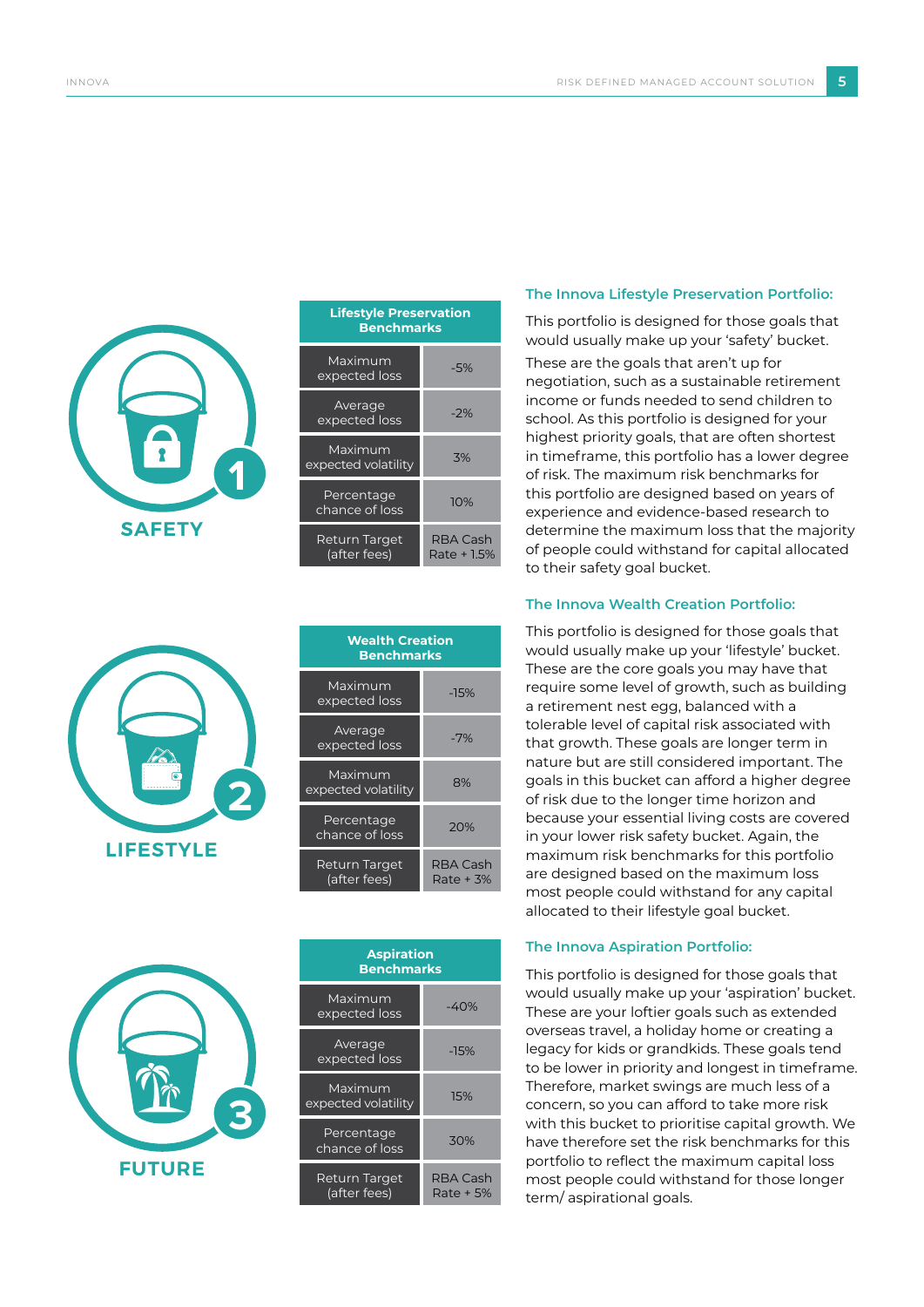### 0 3 **HOW INNOVA MANAGES RISK WITHIN THE RISK DEFINED PORTFOLIO SERIES**

The 'risk defined' portfolios are constructed a bit differently to traditional diversified portfolios. This is because we believe, as evidence would suggest, that asset allocation is the most effective tool for managing risk in a portfolio. Risk also changes across assets throughout time and this is largely driven by price. If you overpay for an asset, then you decrease the future return potential of that asset.

Therefore, instead of managing the risk defined portfolios to a long-term asset allocation framework, we manage these portfolios to risk benchmarks instead. This means there is no long-term asset allocation defined, because the asset allocation is instead determined by the risk inherent in that asset, which fluctuates over time.

The below graph illustrates this concept using out of sample and verified back tested data for the Innova Aspiration Portfolio.

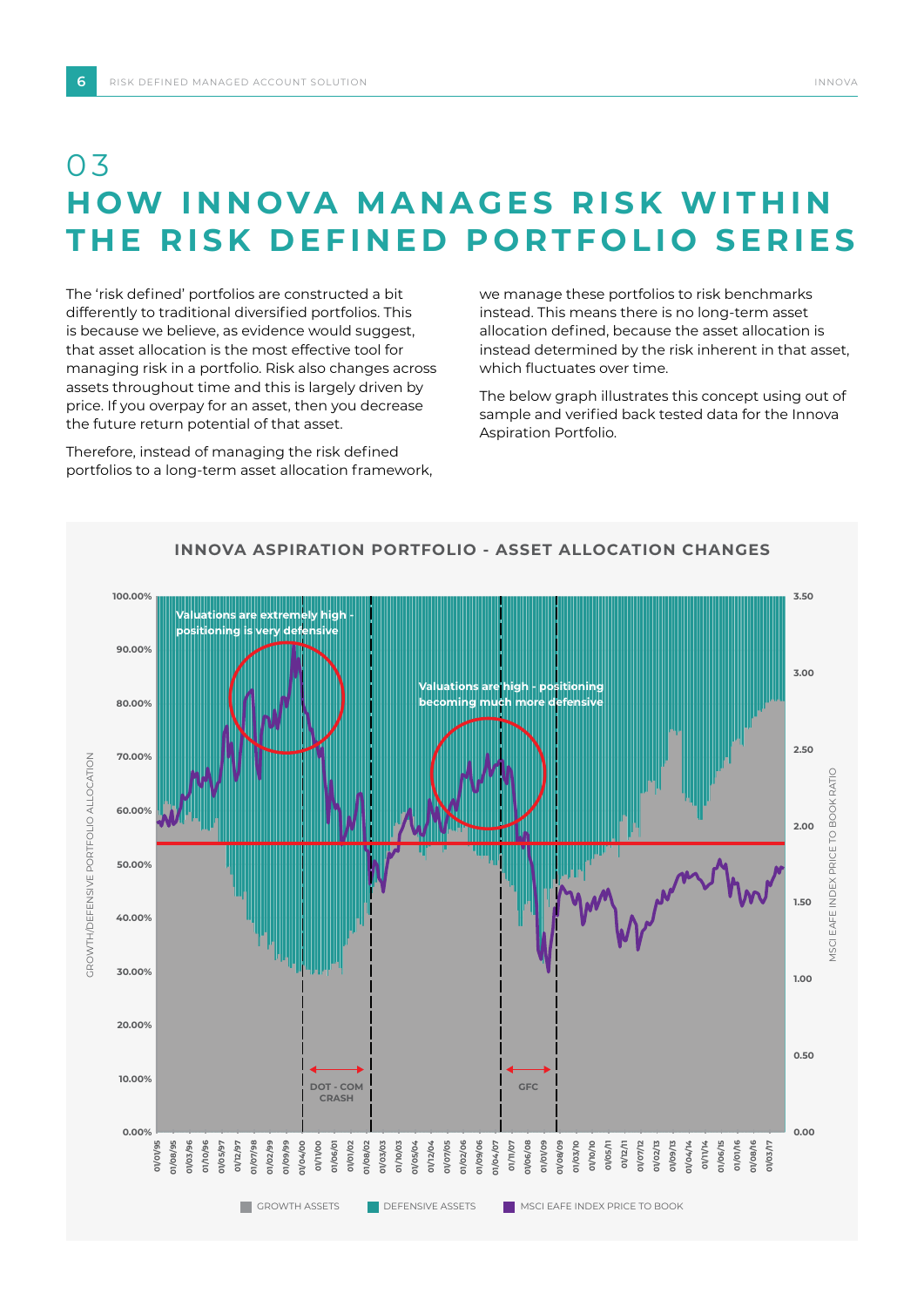As shown by this graph, the allocation to growth assets versus defensive assets in the Innova Aspiration portfolio fluctuates broadly over time. During the Dot-Com crash this portfolio would have been allocated 30% to growth assets, which is in stark contrast to the 80% growth allocation for the same portfolio in 2017.

This is because the risk inherent in growth assets were very different over these time periods. Before the Dot-Com crash, valuations were extremely expensive, as shown by the MSCI EAFE Index price to book ratio. As equity markets were very expensive, and therefore risk was high, Innova's proprietary risk management framework had already signalled to rotate out of growth assets and into a more defensive positioning.

The risk management framework does not attempt to time markets, it instead signals when assets are expensive (and risk is high). This means potentially

losing some upside when markets are expensive, but conversely you should have much less exposure on the downside, as shown during the GFC and the Dot-Com crash.

Whilst the growth/defensive split within the risk defined portfolios can vary significantly, portfolio risk does not. This is because portfolio risk is tightly controlled according to the four predetermined risk benchmarks. The end result is a set of portfolios that cannot be defined within a traditional asset allocation framework and instead need to be defined by your goals and the maximum risk you are willing to take to achieve these goals.

*"we believe, as evidence would suggest, that asset allocation is the most effective tool for managing risk in a portfolio."*

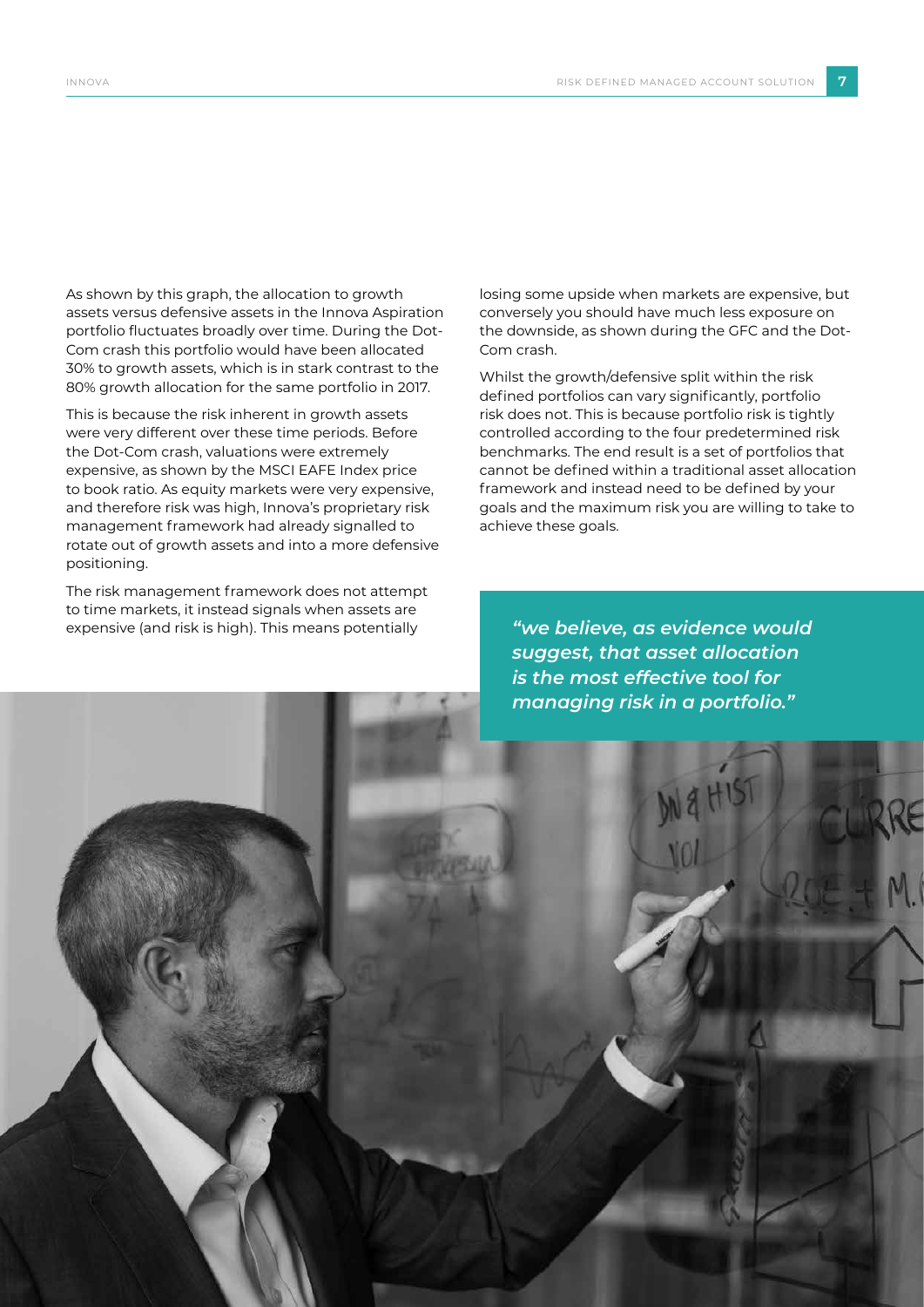### 04 **INNOVA'S PROPRIETARY RISK MANAGEMENT FRAMEWORK**

The core of Innova's risk management process is understanding that there are interdependencies between risks. In a market crash, asset classes that are commonly believed to be diversifiers to equity exposure may also experience significant loss if they are exposed to similar drivers of risk. Therefore, we first break asset classes up into the main drivers of the variability in their returns (i.e. their risk factors) and then construct portfolios based on these specific

investments given the current market environment. The numbers always lead the process and the Why 1s<br>our common-sense check, occurring after the analysis **PROCESS** framework to determine the most opportune investments given the current market environment.<br>The numbers always lead the process and the 'why' is risk factors. This allows us to construct portfolios that are better diversified across the various drivers of portfolio risk. Innova approach portfolio construction in a systematic fashion, using a risk management rather than before.



**LONG TERM FORECASTS LONG TERM FORECASTS**

Firstly, we calculate valuation forecasts over a 10-year time horizon



**SPECIFC RISK CONSTRAINTS** 

Secondly, we apply constraints to ensure that our portfolio risk benchmarks are not breached



**ROBUST OVER ROBUST OVER OPTIMAL PORTFOLIOS OPTIMAL PORTFOLIOS ROBUST OVER ROBUST OVER** 

Thirdly, we ensure our portfolios are properly diversified across the specific drivers of risk



**SHORTER TERM SHORTER-TERM RISK FORECASTS RISK FORECASTS RISK FORECASTS** 

Fourthly, we control for potential short-term risks that potential short terminists that<br>while unlikely could have a large impact on the portfolio



STRESS TESTS Fifthly, we recreate stressed market environments to test the portfolio robustness of the portfolio



**COMMON SENSE OVERLAY** 

Finally, we apply a common sense overlay to ensure the reasonableness of our final portfolio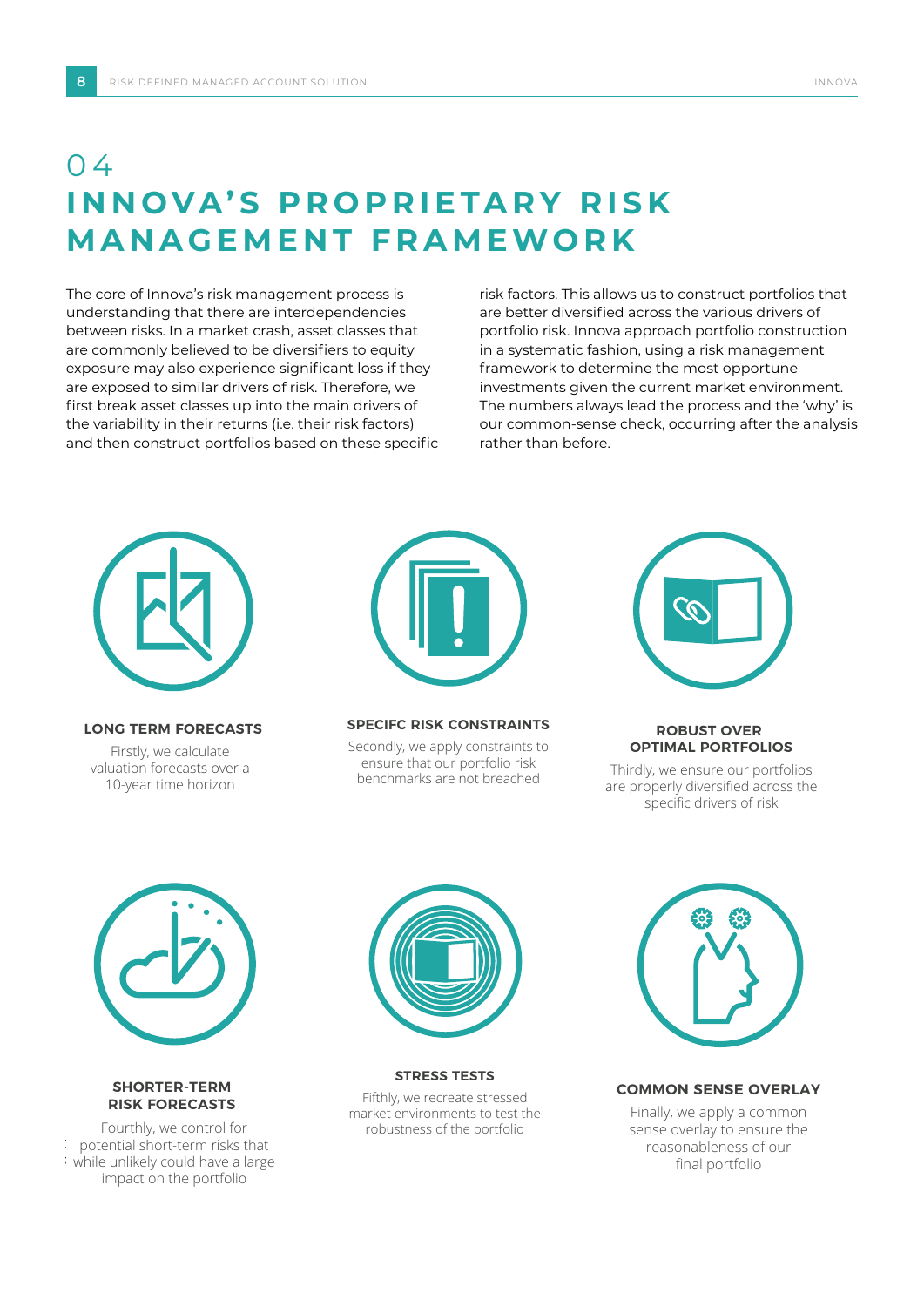# 0 5 **THE BENEFITS OF A MANAGED ACCOUNT**

### **MANAGED ACCOUNTS PROVIDE PROFESSIONAL INVESTMENT MANAGEMENT, WITH GREATER TRANSPARENCY AND FLEXIBILITY**

Managed Accounts are a great way for investors to access professional investment management whilst retaining ownership of the underlying investments. They offer a cost-effective solution, that is customisable, tax efficient and provide access to investment solutions that may not normally be available for individual investors.

Innova offer a range of multiasset managed account solutions that are available on a number of administration platforms. This offers considerable advantages over a traditional managed fund structure. The main benefits of this are outlined in the table to the right:

| <b>Benefits</b>                                              | <b>Managed</b><br><b>Account</b> | <b>Managed</b><br><b>Fund</b> | <b>Direct Share</b><br><b>Portfolios</b> |
|--------------------------------------------------------------|----------------------------------|-------------------------------|------------------------------------------|
| <b>Professional</b><br>management                            |                                  |                               |                                          |
| <b>Beneficial ownership</b><br>of assets                     |                                  |                               |                                          |
| <b>Transparent</b><br>investment portfolio                   |                                  |                               |                                          |
| <b>Ability to in-specie</b><br>transfer underlying<br>assets |                                  | М                             |                                          |
| Portfolio reporting and<br>administration                    |                                  | X                             | ж                                        |
| <b>Ability to monitor</b><br>transactions                    |                                  | X                             |                                          |
| Tax efficient (don't<br>purchase embedded<br>CGT)            |                                  |                               |                                          |
| <b>Portfolio customisation</b>                               |                                  |                               |                                          |



#### **You own the underlying assets:**

Unlike managed funds, when you invest via a managed account, you retain the beneficial ownership of the underlying assets in the portfolio.



#### **Customise with rules and exceptions:**

You can choose to override the investment selection in your managed account with exclude, substitute or lock features. This is helpful if you have existing exposure to a similar asset that you would like to substitute or if you simply prefer not to hold a certain investment. You can also set tax preferences (how capital gains are treated), as well as minimum trade and holding sizes.



#### **Investment transparency:**

See exactly where your money has been invested and what investment decisions have been made on your behalf to better understand the make-up of your portfolio and how each asset contributes to overall investment performance.



#### **Tax optimisation:**

Unlike managed funds, you do not buy into any embedded capital gains tax (CGT) liabilities with a managed account. Also the ability to in-specie transfer your underlying investments out of the managed account, means that you do not have to incur CGT if you no longer wish to have your investments professionally managed.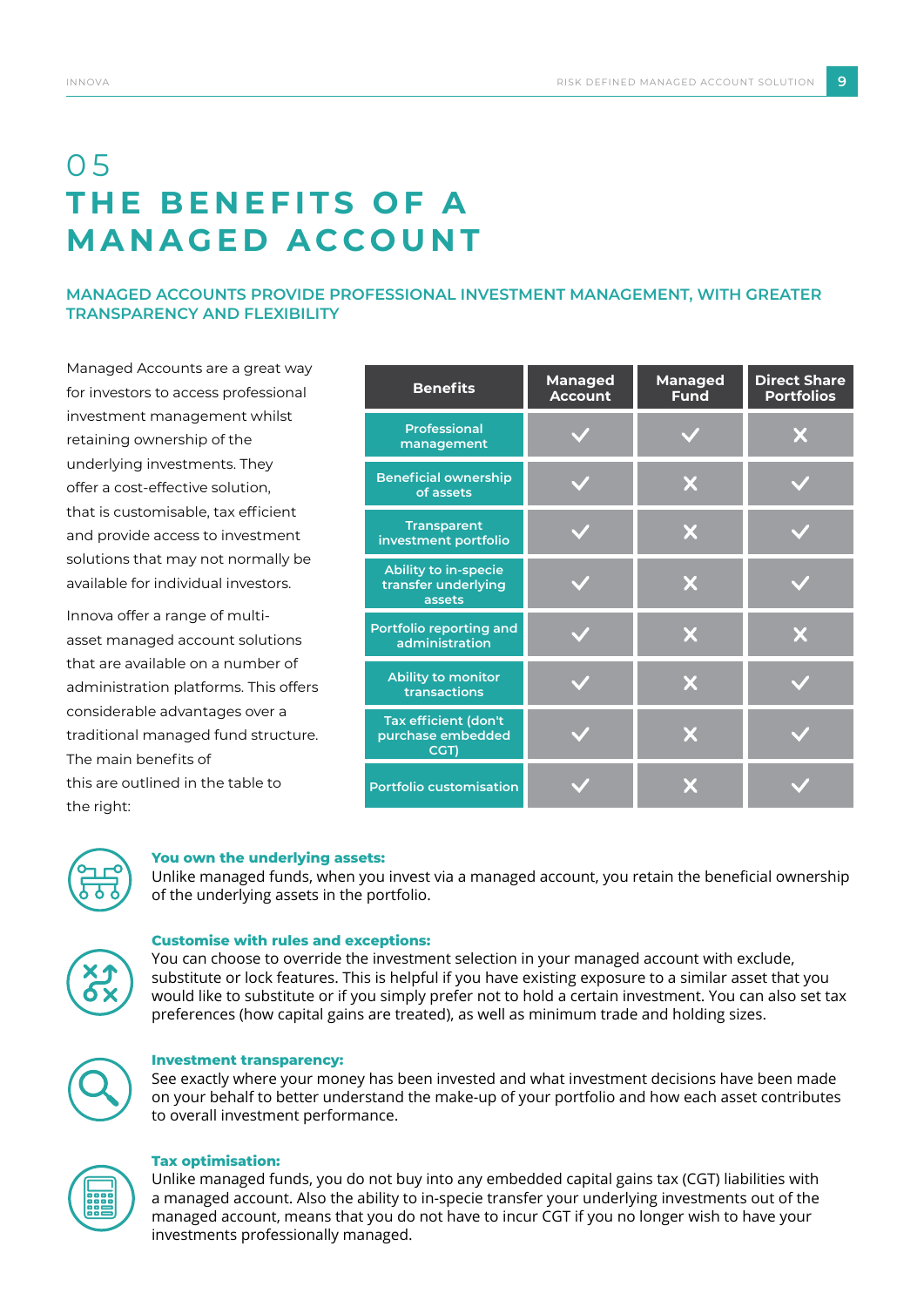## 0 6 **INTRODUCTION TO OUR PLATFORM PARTNERS**

Innova choose to partner with some of the best managed account providers in the market. We undertake a rigorous due diligence process when selecting platforms, based on our extensive experience across managed account operations.

All the platform providers we have partnered with offer first-class technology and we believe are the current market leaders within the managed accounts space.

However, every platform is different, and one may be better suited to your client base than others. We can utilise our experience across managed account operations to help you decide what managed account provider would work best for your business. This depends on your client base and the things you value most when looking for a managed account provider.

#### **These are the platform providers available for the Innova Managed Account solutions:**

|                       | <b>Traditional</b><br><b>Portfolios</b> | <b>Risk-defined</b><br><b>Fundamental</b><br><b>Portfolios</b> | <b>Risk-defined</b><br><b>Flagship</b><br><b>Portfolios</b> |
|-----------------------|-----------------------------------------|----------------------------------------------------------------|-------------------------------------------------------------|
| <b>HUB 24</b>         | X                                       |                                                                | X                                                           |
| <b>Netwealth</b>      | X                                       |                                                                | X                                                           |
| <b>CFS First Wrap</b> | X                                       |                                                                |                                                             |
| <b>Praemium</b>       | X                                       |                                                                | X                                                           |
| <b>BT Panorama</b>    |                                         |                                                                |                                                             |

#### **Managed Account features of our platform providers at a glance:**

- $\bigcirc$  Fee rebates on managed accounts
- $\bigvee$  Blended managed account solutions
- Broad investment options
- **V** Low transaction costs
- $\bigvee$  Competitive administration fees
- Excellent reporting functionality
- Intuitive and easy to use interface
- Outstanding client service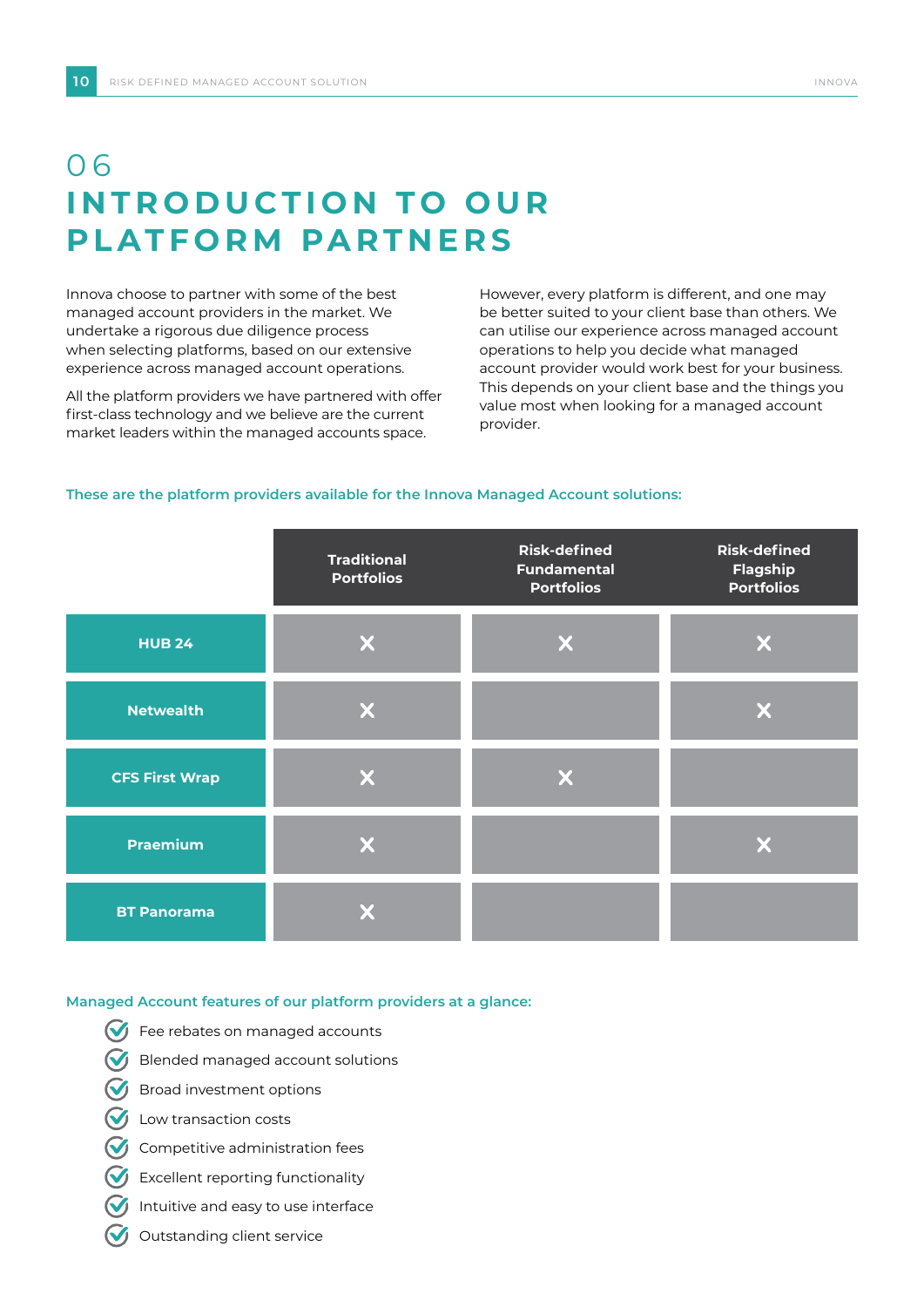*"Innova choose to partner with some of the best managed account providers in the market. We undertake a rigorous due diligence process when selecting platforms, based on our extensive experience across managed account operations."*

INNOVA RISK DEFINED MANAGED ACCOUNT SOLUTION **11**